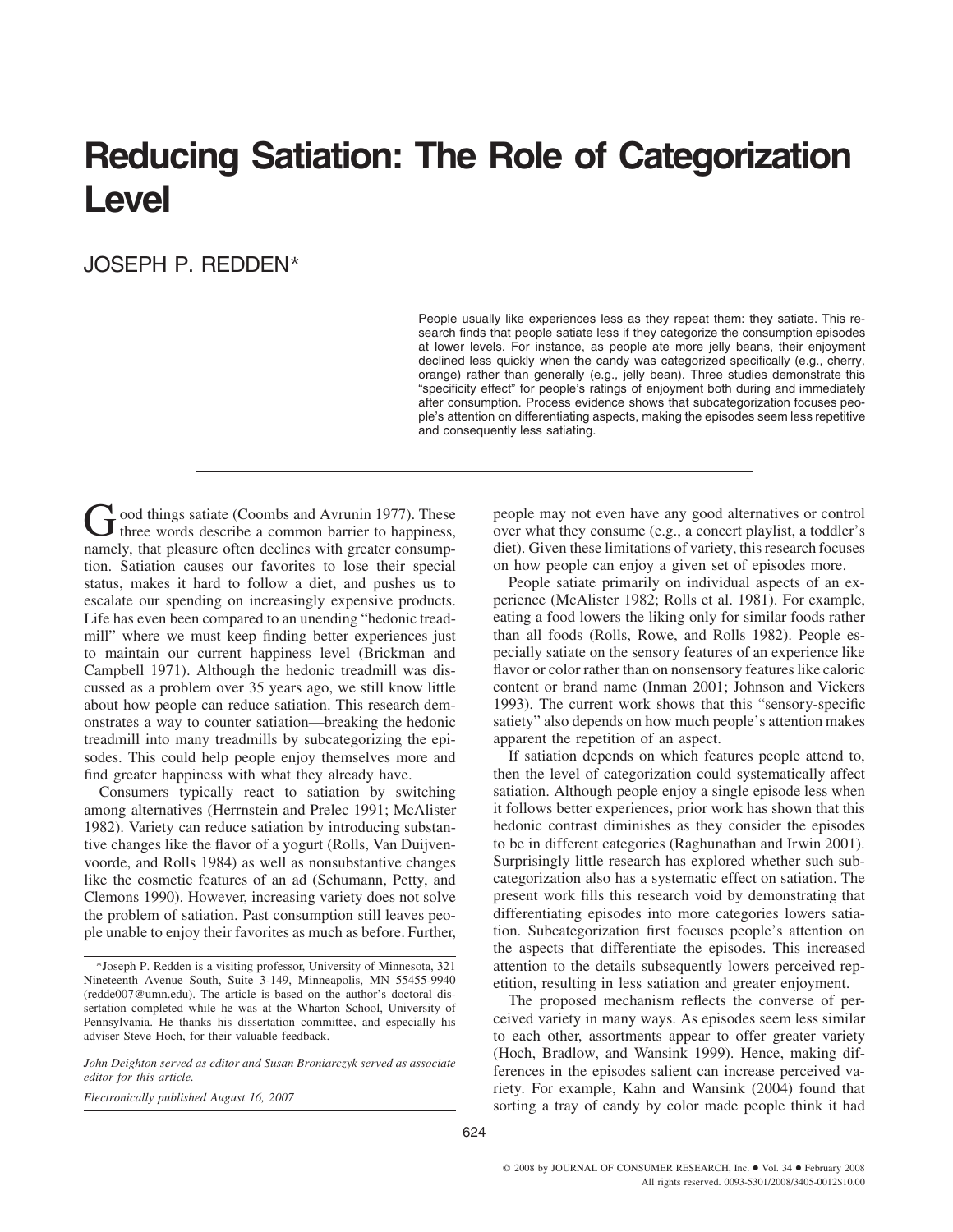#### SATIATION AND CATEGORIZATION LEVEL **EXECUTE 120 ACCESS 120 ACCESS 120 ACCESS** 625

more variety. This led people subsequently to eat more candy just because they expected to enjoy it more, even before consuming the first piece. However, these authors did not find any effects on actual enjoyment (see study 5 in Kahn and Wansink 2004). This article complements their work by examining the underlying mechanisms of attention and perceived repetition and focusing on enjoyment rather than consumption quantity.

This work also differs from other approaches to examining satiation. Studies of variety typically focus on how people make a series of choices from multiple options (Herrnstein and Prelec 1991; Ratner, Kahn, and Kahneman 1999; Simonson 1990) or how people preselect an assortment of items for later consumption (Kahn and Wansink 2004; Simonson 1990). The current studies do not let people choose what to consume when. By controlling for actual variety and order effects, this setup better tests whether people really enjoy a given set of episodes more. The results show that subcategorization lowers satiation and makes an experience more enjoyable.

# **THEORETICAL BACKGROUND**

## Liking Depends on Categorization

Psychophysics has shown that people perceive things relative to an adaptation level (Helson 1964). For example, if a person first places their right hand into  $40^{\circ}$  C water and their left hand into  $20^{\circ}$  C water, then they will report that 307 C water simultaneously feels cool to the right hand yet warm to the left hand. This concept of an adaptation level also applies to enjoyment (Frederick and Loewenstein 1999; Parducci 1995). People like things less when they have had better things in the past, and vice versa. Past experiences apparently affect current enjoyment.

Liking does not depend on how the current episode contrasts with every experience from the past. People instead compare the current episode largely with past experiences recruited from the same category (Brown 1953; Kahneman and Miller 1986). For example, people like a product more after viewing other less desirable products, but only if the products are in the same category (Raghunathan and Irwin 2001). If all of the past products are in an unrelated category, such hedonic contrasts disappear and enjoyment may even assimilate to the mood created by past products. Raghunathan and Irwin (2001) did not examine the case where only a portion of the past episodes match, but their arguments for why mood-based assimilation does not occur when all of the episodes match should also apply when only some of them match. Generally speaking, past experiences affect enjoyment more when they are in the same category as the current episode.

Although subcategorization affects liking by restricting the basis for comparison, the effect of this on the enjoyment of a sequence is unclear. Subcategorization makes bad options seem better, but it also makes good options seem worse. These two effects should cancel out for little net effect on satiation and overall enjoyment. However, subcategorization could still affect satiation simply because fewer past episodes enter the context for current enjoyment. The next section will discuss how satiation depends on how much episodes seem to repeat each other.

# Satiation as Repetition of an Aspect

People often attribute satiation to the body exceeding a physiological limit (e.g., feeling full). However, physiological limits have difficulty accounting for several findings. First, satiation appears too quickly for physiological absorption (Rolls et al. 1981) and occurs for noningested stimuli (McSweeney and Swindell 1999). Second, changing a single aspect can instantly restore responsiveness to a previously repeated stimulus. For example, people salivate less from a taste of lemon after 10 trials, but a novel taste can make their salivation increase in subsequent lemon tastes (Epstein et al. 1993). Third, satiation depends on the caloric and nutritional content of food less than the flavor (Johnson and Vickers 1993). Fourth, amnesiacs unable to recall prior meals will eat multiple lunches in rapid succession despite presumably being full (Rozin et al. 1998). Based on these findings, many researchers assume that psychological mechanisms also contribute to satiation. This view does not rule out physiological feedback as a cause of satiation; rather, it suggests that psychological mechanisms also produce satiation.

The psychological nature of satiation has been studied mostly as a phenomenon called "sensory-specific satiety." Sensory-specific satiety refers to a drop in liking for a food after eating it, with little change in liking for foods not eaten (Rolls et al. 1981). This drop in liking also extends to other foods with the same color, shape, or flavor as the eaten food (Rolls et al. 1982). Satiation primarily occurs on specific attributes (e.g., the entrée but not dessert) that people can notice (e.g., flavors rather than calories). These effects can appear within 2 minutes of ingestion and diminish little over 60 minutes (Hetherington, Rolls, and Burley 1989) and can even span purchase occasions (Inman 2001). People act as if they maintain a running inventory for each attribute that gets replenished during consumption and depleted with time (McAlister 1982).

Several researchers have explained sensory-specific satiety using the idea of habituation (McSweeney and Murphy 2000; Raynor and Epstein 2001). Habituation is a psychological process whereby people respond less to a stimulus as they get exposed to it more (for a review, see McSweeney and Swindell [1999]). Note that while habituation differs from adaptation and acclimation, the terms are often used interchangeably simply to reflect that people get used to experiences as they repeat them. For example, we may no longer notice loud construction outside our home after a few minutes. However, the noise will again become obvious if a visitor points it out or the noise abruptly changes. Repeated experiences affect people less over time, presumably because it is more critical to react only to changes in the environment.

Even though satiation likely results from a combination of mechanisms, habituation may contribute to satiation in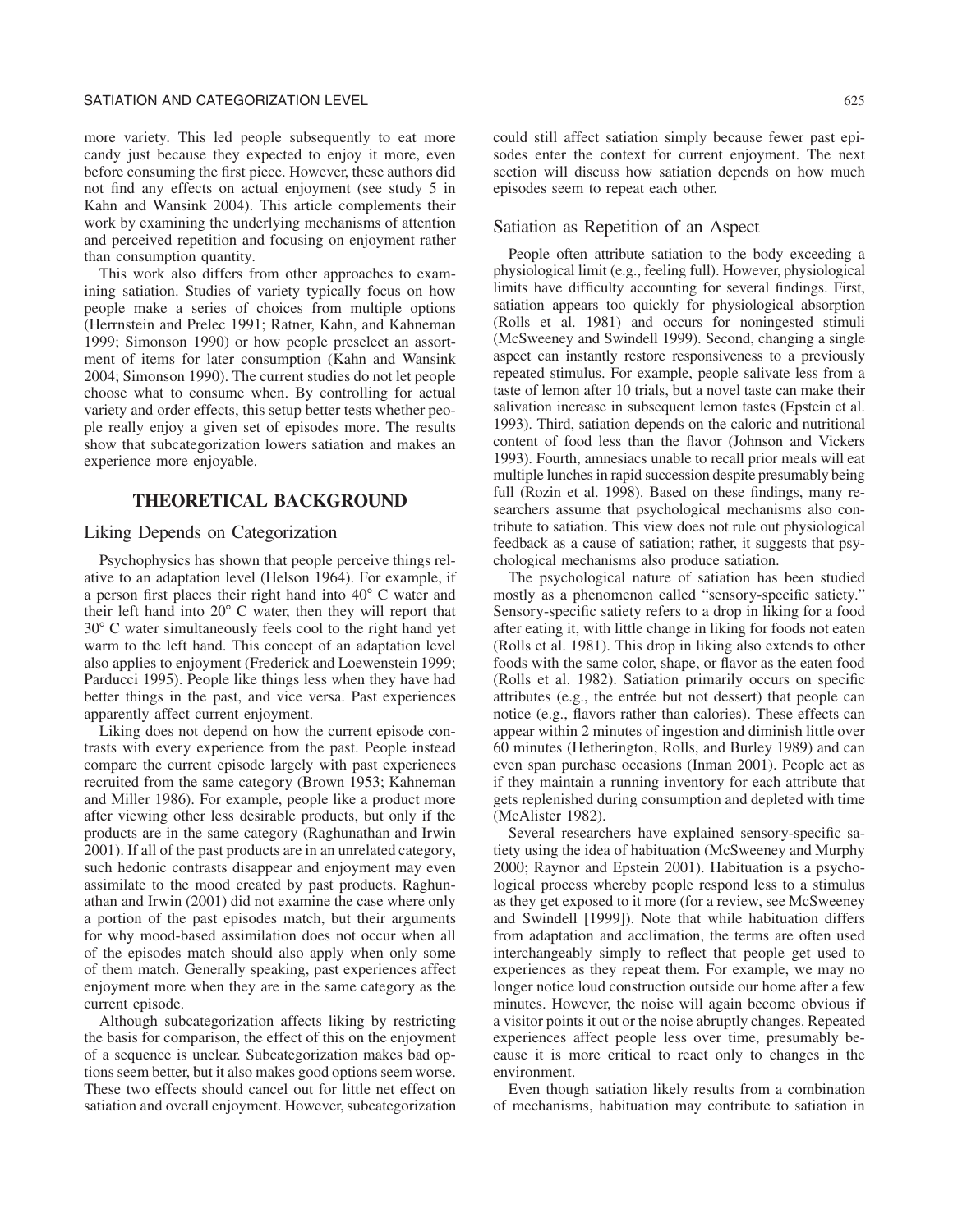most settings. Habituation has been used to explain satiation across a wide range of phenomena such as the enjoyment of art (Berlyne 1971), the amount of food eaten (McSweeney and Murphy 2000), and boredom with a task (O'Hanlon 1981). The ubiquity of habituation suggests that the core notion of sensory-specific satiety generalizes to nonfood stimuli and nonsensory aspects. The reason we get bored with watching TV may be related to the reason we find that eating the same cereal becomes less tasty each morning. We habituate and subsequently satiate on particular aspects as we repeat them.

Since repetition causes satiation, even seemingly trivial changes can have an effect. For example, people find copying text more enjoyable if they use different handwriting styles (Sansone et al. 1992). People also like a brand more if its ads vary cosmetic features like the endorser and argument wording (Schumann et al. 1990). In fact, even the mere perception of more variety has an effect similar to that of actually having more variety. For instance, people expect to enjoy candy more when the different types are simply made more apparent (Kahn and Wansink 2004). It is proposed that satiation also depends largely on how much repetition people perceive. The next section explores how the level of categorization might affect this perception.

## Categorization Level and Satiation

It is perhaps surprising that prior research has not explored whether the level of categorization systematically affects satiation. Categorization plays a vital role in helping people simplify the infinite complexities of subjective experience. By categorizing a stimulus, people can focus their attention on only the most critical aspects. The influence of categorylevel perception can be readily seen in the phenomenon of "change blindness," whereby a person fails to detect seemingly obvious changes in an experience. In a dramatic example, only 33% of people noticed when the sole actor in a movie scene transformed into another person during a cut to a different camera angle (Levin and Simons 1997). However, nearly everyone immediately noticed this change if they were forewarned about a possible change or the actor was well known. People apparently do not always track all of the detailed nuances of an experience over time. They instead focus their attention on the critical aspects or gist of a situation that categorization captures.

People typically categorize things at a basic level that maximizes the similarity of items within each category, yet minimizes the similarity of items across each category (Mervis and Rosch 1981). For instance, bird tends to be the basic level rather than animal or robin. People recognize objects more quickly at the basic level and describe objects more often using the basic level. The use of more detailed categorizations becomes common with expertise (Johnson and Mervis 1997; Tanaka and Taylor 1991) or identifying labels (Vallacher and Wegner 1987). The current studies focus on using labels to make people categorize episodes at more detailed levels.

If people satiate on specific and noticeable aspects, then

the level of categorization may affect satiation. When subcategorizing episodes, people pay more attention to the aspects that differentiate a set of generally similar episodes. The increased salience of the distinctive rather than the common features makes the episodes seem less similar to each other. This results in perceptions of less repetition over the course of many episodes. Since repetition leads to satiation, subcategorization reduces satiation (the "specificity effect"). Conceptually, subcategorization causes fewer episodes to fall into each category. Although the specificity effect might appear intuitive at first glance, it is not clear that a change in a categorization scheme should make a physically identical assortment more enjoyable. The argument is that more specific categorization generates additional utility "out of thin air."

Although subcategorization lowers satiation, it may not do so equally for all aspects. For example, imagine an art expert and an art novice who have just seen the same exhibit of Greek and Roman artifacts. The specificity effect implies that the expert will want to continue viewing artifacts more than the novice. Even so, the expert may still have less interest in viewing more Greek or Roman artifacts relative to other types since he recognizes what he has already seen. Subcategorization highlights the presence of the specific aspects and makes each episode seem more like its specific subcategory. This increase in typicality leads to greater satiation on the specific aspect (Heath and Soll 1996). The prediction is that subcategorization will reduce satiation for the general activity more than the specific activities serving as the subcategories.

# Empirical Studies

Three experiments support the predictions and proposed mechanism. Study 1 shows that encouraging people to subcategorize episodes reduces satiation across a range of common scenarios. Study 2 replicates this specificity effect for the viewing of animal and nature photos, even when using well-known category labels and a large number of episodes. Study 3 provides process evidence linking the specificity effect to the proposed mechanism for people eating candy. Subcategorization reduces satiation because it makes episodes seem less repetitive by focusing people's attention on the differentiating aspects.

## **STUDY 1**

#### Method

One hundred and five participants completed the experiment in exchange for course credit or \$5 of compensation. Participants were told that the study involved testing people's ability to imagine different experiences. Participants started by listing up to six different ways to categorize activities in a given domain (e.g., "studying for an exam"). This listing task was included to force participants to exert mental effort and to facilitate subsequent categorizations of activities. Participants next read a description of a scenario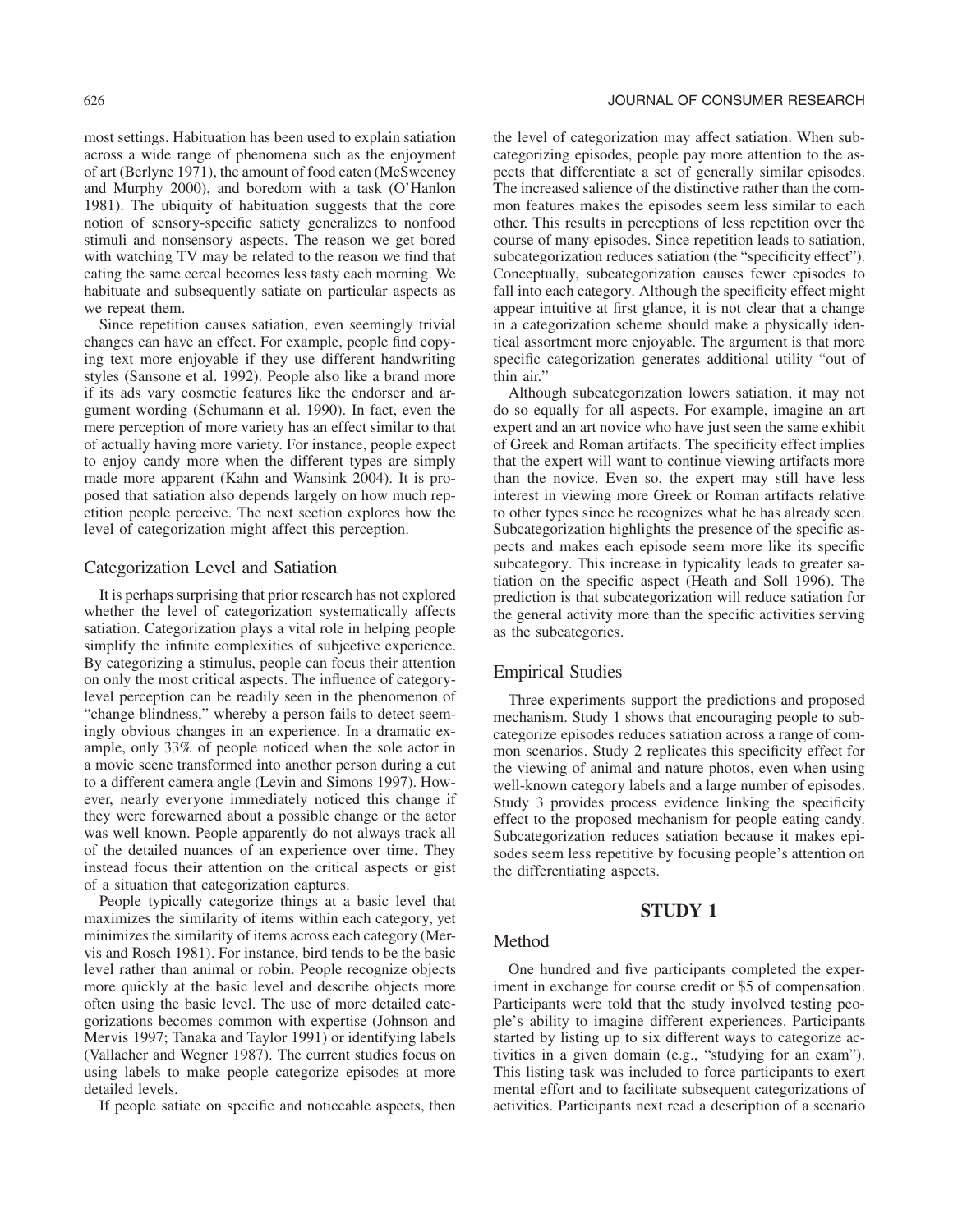#### **FIGURE 1**

#### SAMPLE SCENARIO FOR STUDY 1

#### Situation

You are studying for your exams in Biology and Calculus in two days. You have just finished dinner and are deciding what to do next.



# How much do you want to ...

|                   | Don't Feel<br>Like It |   |                         |   |   |   | <b>Sounds</b><br>Good |
|-------------------|-----------------------|---|-------------------------|---|---|---|-----------------------|
| continue studying |                       | 2 | $\overline{\mathbf{3}}$ | 4 | 5 | 6 |                       |
| study Biology     |                       | 2 | $\mathbf{3}$            | 4 | 5 | 6 |                       |
|                   |                       |   |                         |   |   |   |                       |
| study Calculus    |                       | 2 | 3                       | 4 | 5 | 6 |                       |

in the given domain and a table listing recent related episodes (see fig. 1 for an example). Participants then rated their desire to continue engaging in the general activity (e.g., "continue studying") and more specific activities (e.g., "study biology" and "study calculus") using seven-point rating scales anchored on "don't feel like it" and "sounds good." Participants should rate an activity as less desirable as they expect more satiation. Everyone repeated this sequence of tasks for each of eight scenarios in a random order: vacationing at a beach resort, going out at night, eating snacks, watching TV, dining out, browsing a museum, shopping for a gift, and studying for an exam. After finishing the last scenario, participants separately rated their general preference for each of the general and specific activities on a seven-point rating scale anchored on "greatly dislike" and "greatly enjoy."

This study employed a  $2 \times 2 \times 8$  mixed design with the categorization specificity of past episodes as a betweensubjects variable and both the measurement specificity of satiation and the scenario as within-subject variables. Cat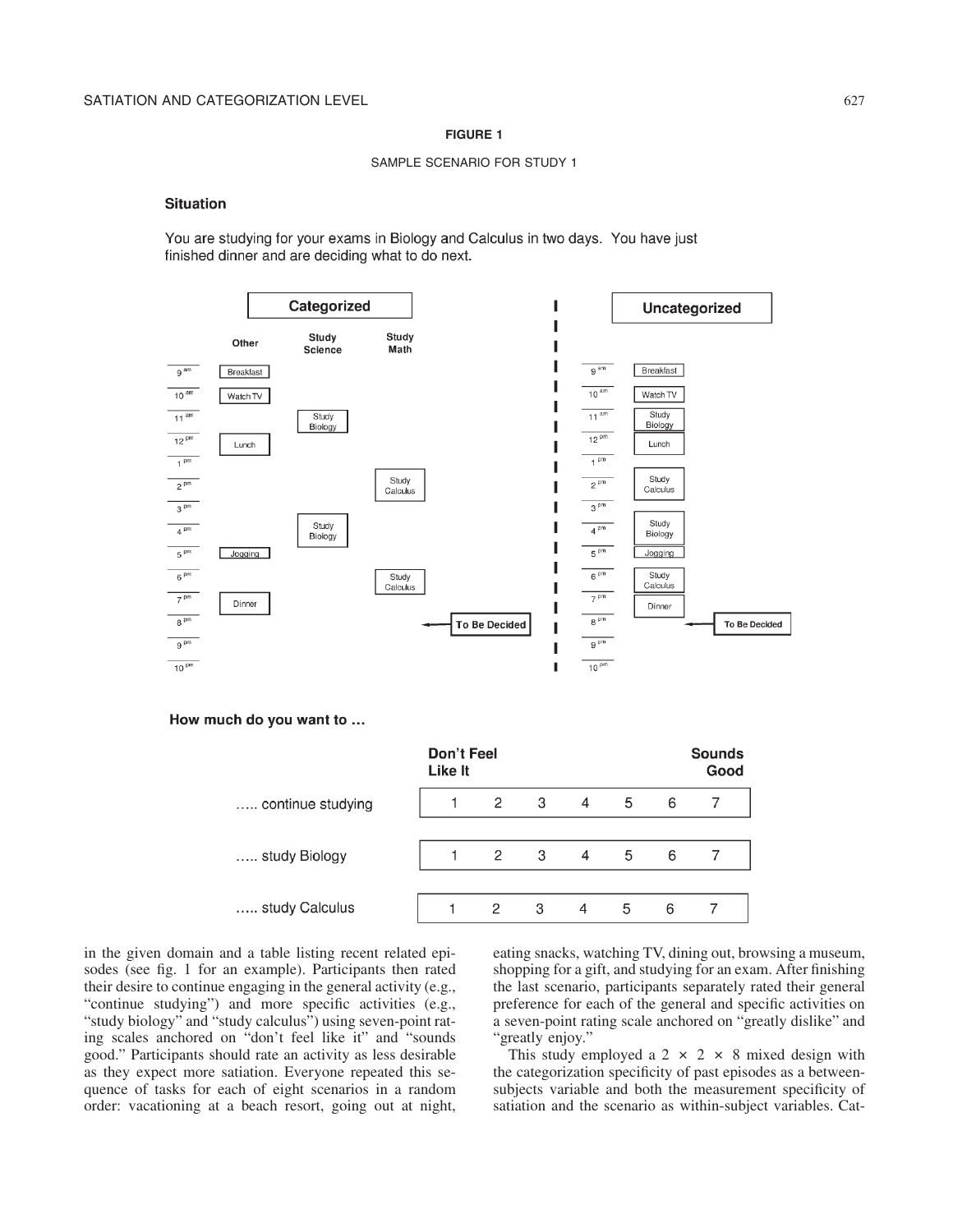egorization specificity was manipulated by listing the past episodes under separate specific columns or in a single general list (both shown in fig. 1). For high categorization specificity, the column headings were beach-exercise, entertainment-athletic, sweet-natural, comedy-movie, meat-seafood, art-antiquities, online-offline, or science-math. Measurement specificity of satiation was captured by separately measuring the desire to continue the general activity and the specific activities. The latter measure included a question for each of the two possible column headings in that scenario. The specificity effect predicts that categorizing past episodes at more specific levels will reduce satiation. However, this effect will attenuate when measuring satiation for the specific activities used as the subcategories.

#### Results

A repeated-measures ANOVA was performed on the desire to continue ratings with categorization specificity as a between-subjects factor and measurement specificity and scenario as within-subject factors. As predicted, measurement specificity moderated the effect of categorization specificity  $(F(1, 103) = 8.47, p < .01)$ . People had a greater desire to continue the general activity when the past episodes had been specifically categorized ( $M = 3.7$ ) versus not categorized  $(M = 3.2)$ . A contrast verified that these two means differ  $(F(1, 103) = 10.35, p < .001)$ . However, whether the episodes were specifically categorized  $(M =$ 3.7) or not categorized ( $M = 3.6$ ) did not affect the desire to continue the specific activities  $(F(1, 103) = 0.65, p >$ .42). The specificity effect appears for the general activity but not for the specific activities.

This pattern of results did not depend on the scenario. There was no three-way interaction with the scenario  $(F(7, 97) = 1.17, p > .32)$ . As well, in an analysis of the desire ratings for only the general activity, categorization specificity did not interact with the scenario  $(F(7, 97)) =$ 1.83,  $p > .09$ ). The current findings do not appear to be particular to the scenario used. Subcategorizing the episodes affected satiation nearly the same amount across the eight different domains.

The results also did not change when using the general preference ratings taken at the end of the study as a covariate. The effect of categorization specificity depended on the measurement specificity  $(F(1, 103) = 7.74, p < .01)$ . Specifically categorizing the episodes reduced satiation for the general activity  $(F(1, 103) = 15.68, p < .001)$  but not the specific activities  $(F(1, 103) = 1.12, p > .29)$ . The scenario did not participate in any higher-order interactions (all  $p > .05$ ).

# Discussion

This study finds evidence for the proposed specificity effect across a diverse set of hypothetical scenarios. People felt less satiated with a general activity when labels subcategorized prior episodes for them. Specific category labels presumably raise the salience of the aspects that differentiate the episodes. This makes the episodes seem like less of the same thing and reduces satiation for the general activity. However, subcategorizing prior episodes does not produce a general feeling of less fatigue that extends to all activities. The specificity effect attenuates for satiation with the specific activities themselves. Specific labels presumably focus people's attention on the repetition of the detailed aspects that a few episodes share.

The findings are notably consistent across the different scenarios used. Subcategorization reduced satiation for experiences that were more cognitive (e.g., studying) as well as more sensory (e.g., eating snacks). The mechanism underlying the specificity effect appears to be quite general in nature. It is proposed that the general perception of repetition contributes to satiation across all of these scenarios.

Since this study did not involve actual experiences, the current results could be driven by the visual formatting of the information. In many ways, the difference in the visual appearance of the two conditions captures the essence of the specificity effect. When prior episodes appear as a single large block, people perceive them to be much of the same thing. When prior episodes appear instead as multiple smaller blocks, people still perceive some repetition within each block yet less repetition in the overall sequence. Hence, subcategorizing episodes reduces satiation for only the general activity. The next study further tests the specificity effect when viewing photos. This will extend the specificity effect to an actual experience and rule out the visual format as an explanation. The next study will also explore potential boundary conditions by using well-known and obvious category labels, a larger number of episodes, and individually distinct stimuli.

## **STUDY 2**

## Method

Sixty-six people participated in exchange for course credit or \$5 of compensation. Participants rated their enjoyment of 100 animal and nature photos gathered from the Internet. The animal photos were from the arctic wildlife, bird, farm animal, fish, pet, and safari big game genres. The nature photos were from the beach, canyon, desert, jungle, mountain, and river genres. Eight to nine photos from each genre were used for a total of 100 unique photos. Participants first viewed each of the 100 photos exactly once in a randomly determined order, and then viewed each photo a second time with the order rerandomized.

While each photo was on a computer screen, people rated their enjoyment by answering "How much did you enjoy this picture at this moment?" on an 11-point rating scale anchored on "not at all" and "very much." After the last photo, people rated their overall enjoyment using the same scale, and their desire to view more photos on a seven-point scale anchored on "greatly dislike" and "greatly like." The desire to view more photos was separately assessed for each general category (animal, nature) and each specific category (arctic wildlife, canyons, etc.).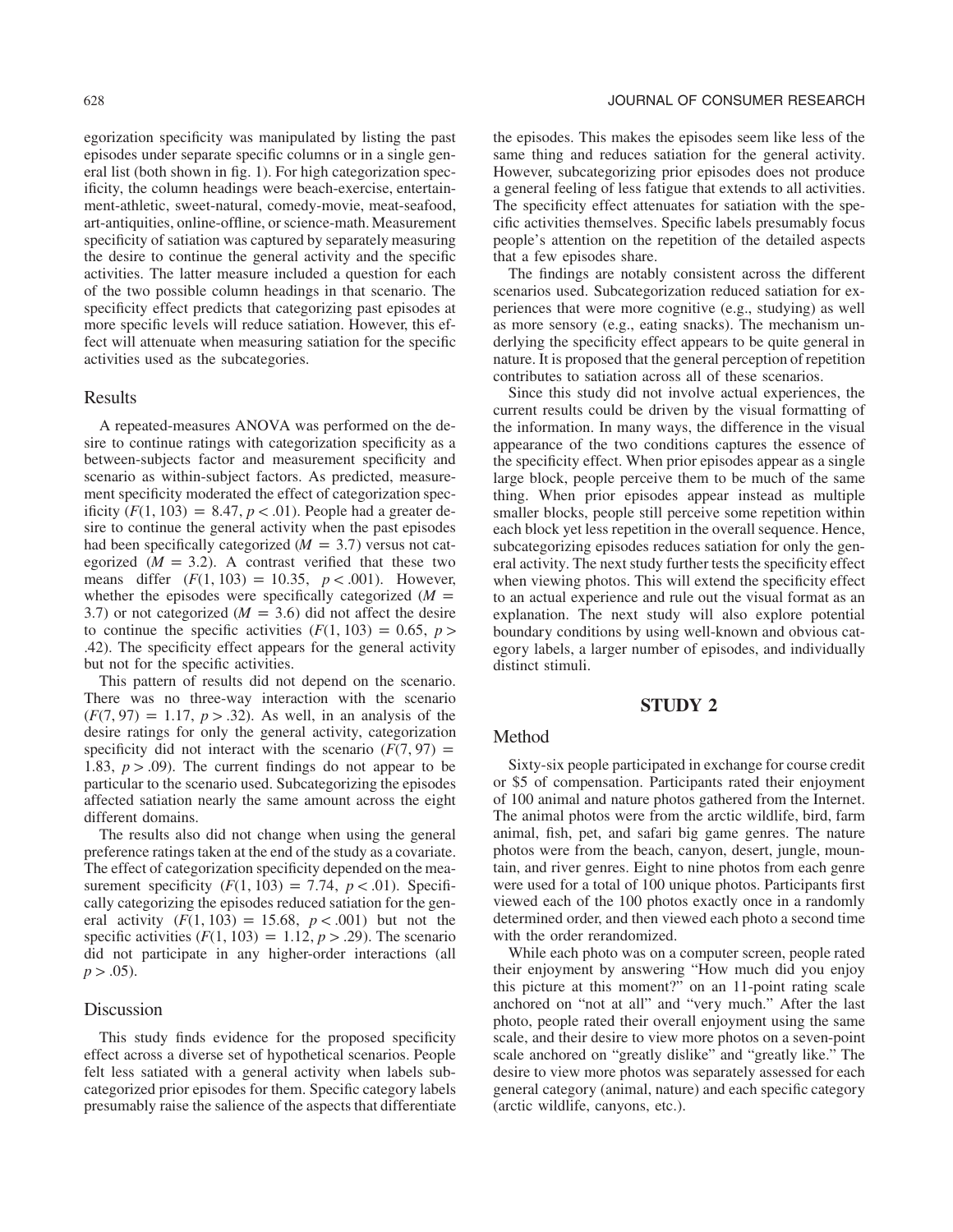#### SATIATION AND CATEGORIZATION LEVEL 629

The categorization specificity of the photos was manipulated between subjects using labels. To control for any effects from the mere presence of a label, everyone saw a label with each photo. Some participants saw only general category labels (e.g., animal) and others saw only more specific category labels (e.g., bird). The category labels appeared in the task instructions on a screen that preceded each photo, and below the photo. The specificity effect predicts that specific category labels should result in less satiation than general category labels.

# Results

A model of the photo ratings included the level of categorization specificity, an indicator of whether the image duplicated an earlier image, and the cumulative number of photos previously seen from the current photo's genre. The model also contained all interactions among the three terms, individual-level intercepts to account for differences in liking across people, and fixed effects for each individual photo since some were generally more liked. A repeated measure with a first-order autoregressive error structure was also used since people gave multiple responses.

The two treatment groups did not differ in their enjoyment of the first exposures from the genres  $(t(64) = 0.64, p >$ .52). However, as predicted, enjoyment declined more slowly for people given specific labels versus general labels. Figure 2 shows the decline in average enjoyment ratings for both groups (adjusting for the mean rating of each unique image). A planned contrast between the rates of satiation (slopes) in the two treatment groups confirmed the specificity effect  $(t(64) = 3.43, p < .01)$ . Further analysis of the simple effects indicated that people seeing general category labels became satiated with more exposures from the same genre  $(t(64) = -5.97, p < .0001)$ , but people seeing specific category labels did not  $(t(64) = -1.14, p > .25)$ .

The exact duplication of stimuli also affected satiation. After adjusting for any increase in satiation from more exposures, people rated a photo as less enjoyable when viewing it a second time  $(t(64) = 2.14, p < .04)$ . Exact replication apparently increases satiation more than a new episode from the same category, presumably because exact replication increases the perception of repetition. The duplication of photos did not influence satiation beyond this main effect (both interactions have  $p > .05$ ). As well, the specificity effect still appeared when limiting the analysis to just the first 100 photos without duplication  $(t(64) =$ 3.05,  $p < .01$ ).

The various retrospective measures also provided some support for the specificity effect. People seeing specific category labels had a greater desire to view more photos from the general animal and nature categories  $(M = 4.0 \text{ vs.})$  $M = 3.0$ ;  $t(64) = 2.31$ ,  $p < .03$ ). A similar increase in ratings of the overall experience failed to reach statistical significance ( $M = 4.6$  vs.  $M = 3.4$ ;  $t(64) = 1.73$ ,  $p < .09$ ). Finally, as expected, the two treatment groups differed little in their desire for more photos from the specific subcategories themselves ( $M = 3.5$  vs.  $M = 3.0$ ;  $t(64) = 1.56$ ,  $p > .12$ ).

#### **FIGURE 2**

#### CHANGE IN PHOTO ENJOYMENT RATINGS IN STUDY 2 ADJUSTING FOR MEAN RATINGS OF EACH UNIQUE IMAGE



Although only marginally significant, specific category labels reduced satiation for the general categories somewhat more than for the specific subcategories  $(t(64) = 1.87, p < .07)$ .

Further analysis indicated that the three retrospective measures could be averaged into a single index of satiation (Cronbach's alpha  $= .83$ ). As predicted by the specificity effect, people seeing specific category labels had a greater retrospective index ( $M = 3.5$  vs.  $M = 2.7$ ;  $t(64) = 2.19$ ,  $p <$ .04). This retrospective index also correlated with the last photo rating  $(r = .25, t(64) = 2.07, p < .05)$  and estimated coefficients for the rate of decline from individual regressions of photo ratings  $(r = .36, t(64) = 2.84, p < .01)$ . These last two correlations hint that a single mechanism underlies both real-time and retrospective measures of satiation.

# Discussion

This study shows the predicted specificity effect for the experience of viewing animal and nature photos. Providing more specific category labels slowed satiation, even though the labels were well known and obvious. Specific labels can presumably focus people's attention on a particular aspect in each photo. This detailed focus results in the perception of less repetition and subsequently reduces people's satiation over the course of viewing many photos.

The categorization level has several effects on enjoyment. First, more specific labels do not change the liking of the initial episodes (i.e., no intercept difference). Second, more specific labels reduce the rate of satiation over a long series of episodes (i.e., a slope interaction). Third, subcategorizing episodes increases the desire to continue the general activity but not the specific activities. An explanation for the specificity effect must fully account for this pattern of findings.

The proposed mechanism explains these findings. During the first few episodes, there is little satiation to reduce. After several episodes, subcategorization focuses people's attention on the differentiating aspects such that only a small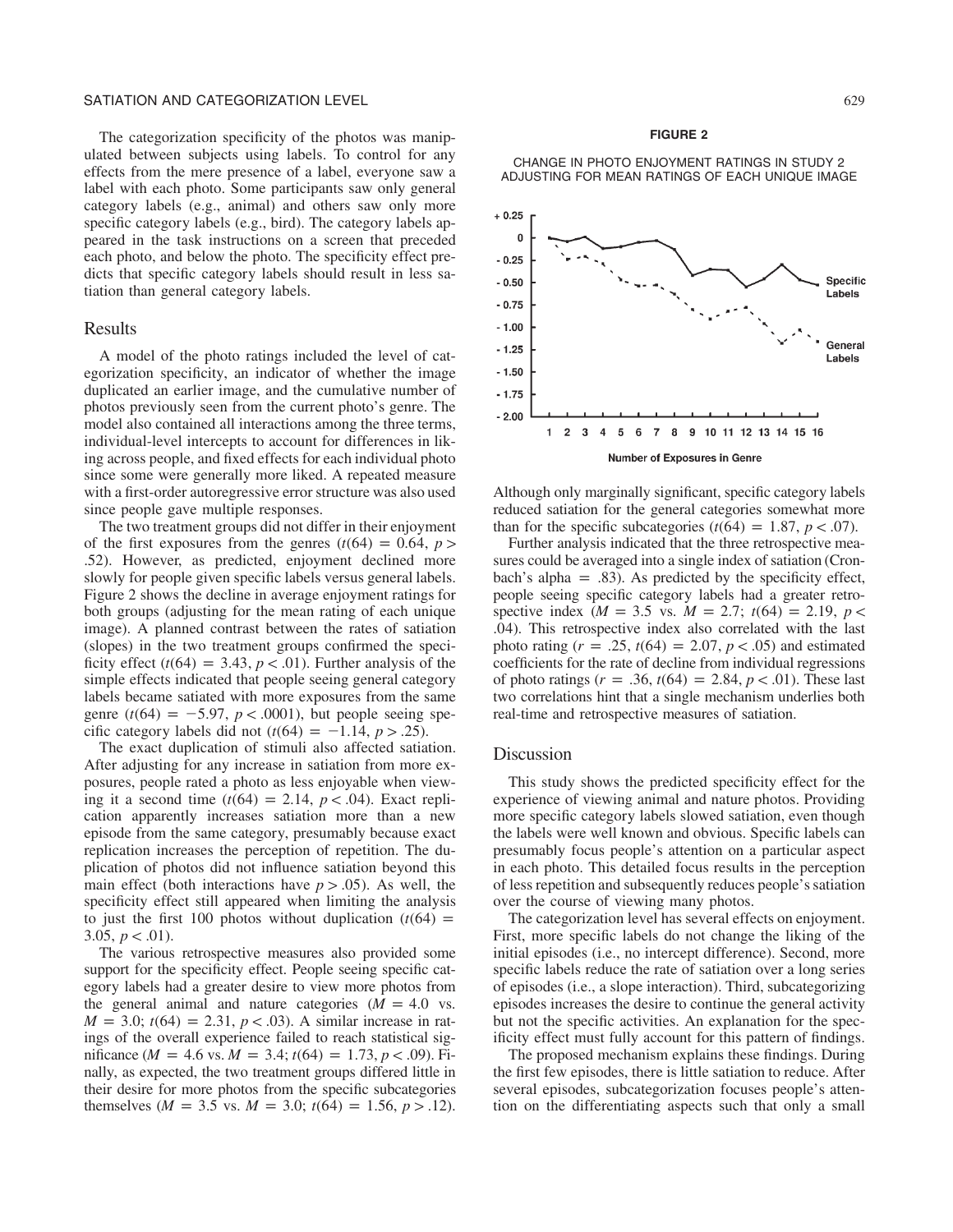portion of the past episodes seem like the current episode. This subsequently leads to the perception of less repetition and correspondingly results in less satiation. As the episodes continue accumulating, this small portion becomes increasingly fewer than the total number of episodes and results in an even greater reduction in satiation. Simultaneously, subcategorization also makes each episode more satiating on the specific aspect by highlighting it. This makes the specificity effect attenuate when measuring satiation on the more specific category of activities. Although the proposed process predicts these nuances of the data and parsimoniously explains the results, the next study provides more direct process evidence that the proposed mechanism mediates the specificity effect.

## **STUDY 3**

#### Method

One hundred and thirty-five people participated for \$5 of compensation. Participants first ate three pieces of Hershey's chocolate and then ate 22 fruit-flavored jelly beans (5 cherry, 4 orange, 4 peach, 4 strawberry, and 5 tangerine). Although this initial step of eating chocolate may be unnecessary, there was a concern that the general jelly bean label would not be used if jelly beans were the only type in the assortment. Participants next ate one jelly bean from each flavor followed by the remaining 17 jelly beans in a random order. The jelly beans were dispensed one at a time through an 11-inch plastic tube to control the order of consumption and to prevent participants from seeing the full assortment.

While eating the jelly beans, participants answered "How much are you enjoying these candies?" by clicking on a 101-point rating meter anchored on "not at all" and "very much." In order to reduce response fatigue and carryover effects, participants rated their enjoyment after the second jelly bean and every fourth jelly bean thereafter for a total of five ratings. After consuming the last jelly bean, participants rated their overall enjoyment using an 11-point scale anchored on "not at all" and "very much" and their desire to eat more jelly beans on an 11-point scale anchored on "greatly dislike" and "greatly like."

The study manipulated categorization specificity between subjects by framing the jelly bean candies into either a single general category or specific flavor-based subcategories. As people ate each piece of candy, a computer screen showed the number of candies eaten so far either at the general jelly bean level (e.g., jelly bean #7) or within each individual flavor (e.g., cherry #4). To reduce suspicion about the counter, participants were told that it was necessary to track the number of candies eaten and the time taken to eat each piece.

The specificity effect predicts that people seeing specific flavor-based category labels will get less satiated while eating the jelly beans. Mediation of this specificity effect was examined by having participants rate their agreement with several statements using seven-point scales anchored on "disagree" and "agree." As the proposed proximal mediator,

#### **FIGURE 3**

## INTERIM ENJOYMENT RATINGS OF JELLY BEANS IN STUDY 3



attention to the flavor was captured by asking about flavor discriminability ("I could identify the specific flavor of each jelly bean," "The flavor of each jelly bean was obvious") and flavor salience ("I really noticed the specific flavor of each jelly bean," "I did not pay much attention to the different flavors of the jelly beans [reverse coded]," "I really noticed the color of each jelly bean"). As the proposed distal mediator, perceptions of repetition were measured by asking about redundancy ("Eating the jelly beans felt like the same thing over and over," "Eating the jelly beans was very boring") and similarity ("The jelly beans were very similar to each other," "Each jelly bean had aspects that made it different [reverse coded]"). Finally, the scale included two questions about retrospective judgments of variety ("There were many different types of jelly beans," "There was a lot of variety in the jelly beans"). These general measures of perceived variety have proven adequate in prior work (Broniarczyk, Hoyer, and McAlister 1998; Hoch et al. 1999).

## Results

The data were removed for the 16 participants whose first interim rating was less than 10 on the 101-point scale as they had little potential for satiation. Figure 3 presents the average interim enjoyment ratings for the two treatment groups. People seeing the jelly beans framed into flavorbased subcategories became less satiated. The final interim rating for this group was nearly 20 points higher than for the other group seeing the jelly beans framed as a single general category  $(M = 39 \text{ vs. } M = 20; t(117) = 3.49,$  $p < .001$ ). However, the first interim rating taken after eating just two jelly beans did not differ between the two groups  $(M = 67 \text{ vs. } M = 61; t(117) = 1.55, p > .12).$ 

A repeated-measures ANOVA was performed on the interim enjoyment ratings with categorization specificity as a between-subjects factor and the number of interim ratings previously made as a within-subject factor. A test of the linear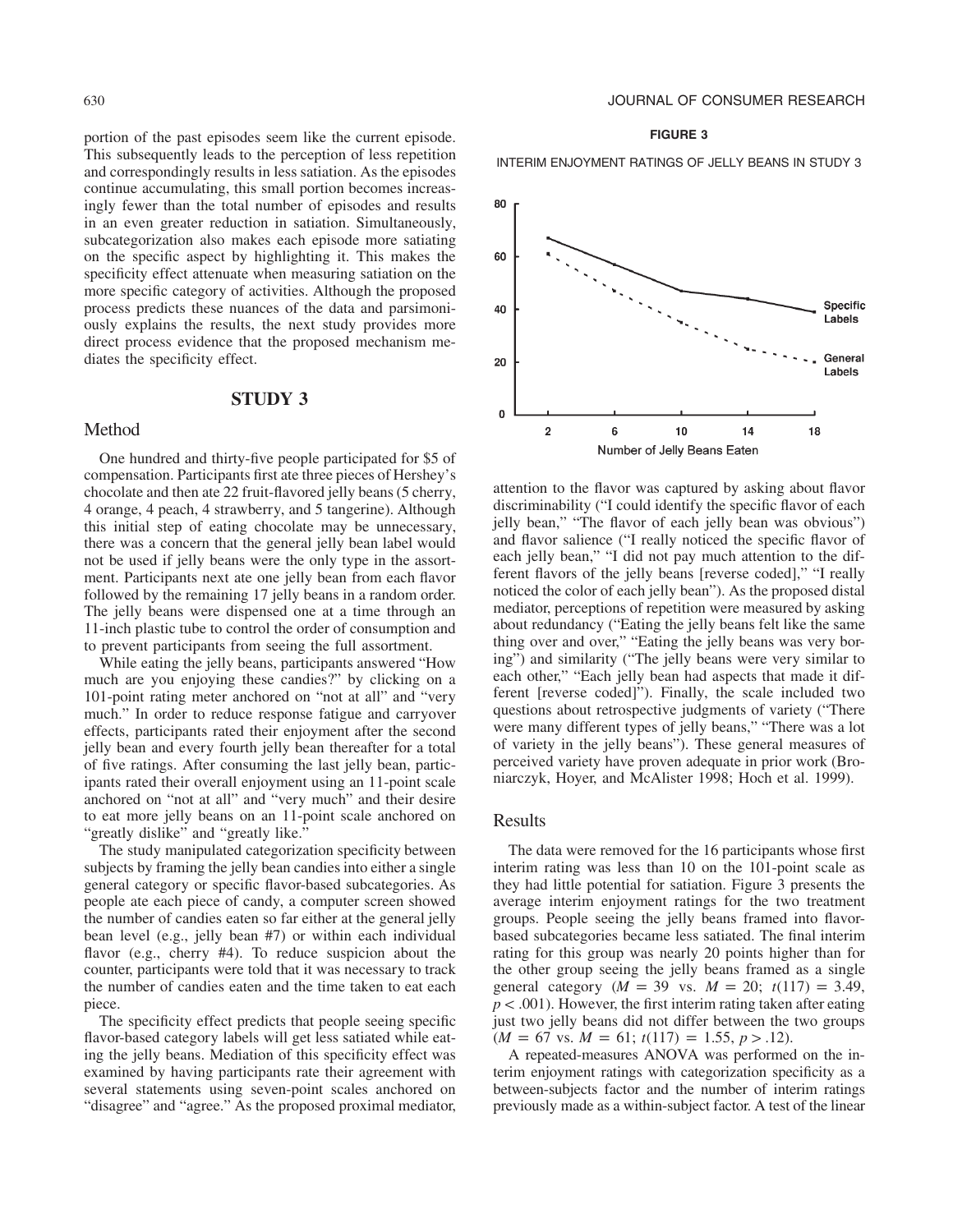trend indicated that people found the experience less enjoyable as they consumed more jelly beans  $(F(1, 117)) =$ 192.59,  $p < .0001$ ). As predicted, this linear trend interacted with categorization specificity  $(F(1, 117) = 7.41, p < .01)$ . People seeing the specific flavor labels satiated less quickly. Statistical analyses on retrospective ratings of the jelly bean experience found similar results. Participants seeing the specific flavor labels enjoyed the experience more  $(M = 2.2 \text{ vs.})$  $M = 1.2$ ;  $t(117) = 2.25$ ,  $p < .03$  and indicated a greater desire to continue eating jelly beans  $(M = 4.4 \text{ vs. } M =$ 3.0;  $t(117) = 2.68, p < .01$ ). These results replicate the specificity effect found in the previous studies.

## Mediation Analysis

A two-stage mechanism has been proposed for the specificity effect: (1) subcategorization increases people's attention on the aspects differentiating a set of episodes, and (2) focusing on the detailed aspects makes the episodes seem less repetitive. To capture this detail, separate indexes were created for attention to the flavor and perceptions of repetition by averaging the associated measures detailed in the Method section. An index was also created for the related concept of perceived variety. All three indexes displayed an acceptable level of consistency as the Cronbach's alphas ranged from .77 to .85. The intraindex correlations indicated three separate constructs ( $r = -.49$  for attention to flavor and perceptions of repetition,  $r = .22$  for attention to flavor and perceived variety, and  $r = -.34$  for perceptions of variety and repetition). A factor analysis with a varimax rotation validated the presence of only these three factors (using eigenvalue  $>1$ criterion) and found that every individual question loaded most highly onto the intended factor. The three indexes seem to capture the intended constructs effectively.

For testing mediation of the specificity effect, an enjoyment index was created as the average of the overall rating and the desire to continue eating jelly beans (Cronbach's alpha  $= .87$ ). The process shown in figure 4 best accounted for the effect of specific labels on this index of enjoyment. Enjoyment correlated with perceptions of repetition  $(r =$  $-0.53$ ,  $t(117) = -0.69$ ,  $p < .0001$  and attention to the flavor  $(r = .26, t(117) = 2.93, p < .01)$ . When enjoyment ratings were regressed onto label specificity, including perceptions of repetition and attention to the flavor decreased the beta weight for specific labels from .24  $(t(117) =$ 2.63,  $p < .01$ ) to .13 ( $t(115) = 1.57$ ,  $p > .11$ ). The proposed process mediated the specificity effect (Sobel test  $= 2.36$ ,  $p < .02$ ).

To fully demonstrate the proposed two-stage process, further analysis showed that increased attention to the flavor drove subsequent perceptions of less repetition. Attention to the flavor positively correlated with specific labels  $(r = .36, t(117) = 4.22, p < .0001)$  and negatively correlated with perceptions of repetition  $(r = -.49, t(117)) =$  $-6.08$ ,  $p < .0001$ ). When a regression analysis for perceptions of repetition on specific labels included attention to the flavor, the beta weight for specific labels decreased from  $-0.23$  ( $t(117) = -2.55$ ,  $p < 0.02$ ) to  $-0.06$  ( $t(116) = -0.68$ ,

#### **FIGURE 4**

#### MEDIATION ANALYSIS IN STUDY 3



NOTE.—Simple bivariate correlations are shown above each line. Standardized regression coefficients are shown in parentheses below each line.  $* =$  $p < .05$ , \*\* =  $p < .01$ , \*\*\* =  $p < .0001$ , NS = nonsignificant.

 $p > .49$ ). Attention to the flavor mediated the effect of specific labels on perceptions of repetition (Sobel test  $= 3.33$ ,  $p < .001$ ). Furthermore, attention to the flavor mediated the specificity effect only through its influence on perceptions of repetition. After adjusting for the other factors in figure 4, perceptions of repetition still influenced enjoyment  $(b = -.52, t(115) = -5.71, p < .0001)$  and attention to the flavor did not ( $b = -.04$ ,  $t(115) = -0.42$ ,  $p > .67$ ). Additional analyses also found that attention to the flavor somewhat mediated the effect of specific labels on enjoyment (Sobel test  $p = 1.90, p < 0.06$ ), but perceptions of repetition completely mediated any effect of attention to the flavor on enjoyment (Sobel test  $p = 4.19$ ,  $p < .0001$ ). The pattern of results across these analyses indicates that attention to the flavor served as the proximal mediator and perceptions of repetition served as the distal mediator of the specificity effect.

These mediation analyses show that the proposed twostage mechanism underlies the specificity effect. Although not reported here, mediation analyses using the final interim rating as the dependent variable supported the same process. In contrast, general perceptions of variety could not account for the specificity effect nearly as well as the proposed process. Specific labels did not increase perceived variety  $(M = 4.1 \text{ vs. } M = 3.9; t(117) = 1.02, p > .30)$ , and perceived variety did not mediate the specificity effect when added to the regression analysis (Sobel test  $= -0.95, p >$ .34).

# Discussion

This study accomplishes two objectives. First, it demonstrates that subcategorization via simple labels can reduce people's satiation from ingested stimuli. Second, this study provides process evidence directly linking the specificity effect to the proposed mechanism. It appears that subcategorizing episodes focuses people's attention on differentiating aspects, making a set of episodes seem less repetitive and consequently less satiating.

The proposed mechanism explained the specificity effect, but perceptions of variety did not. People seeing specific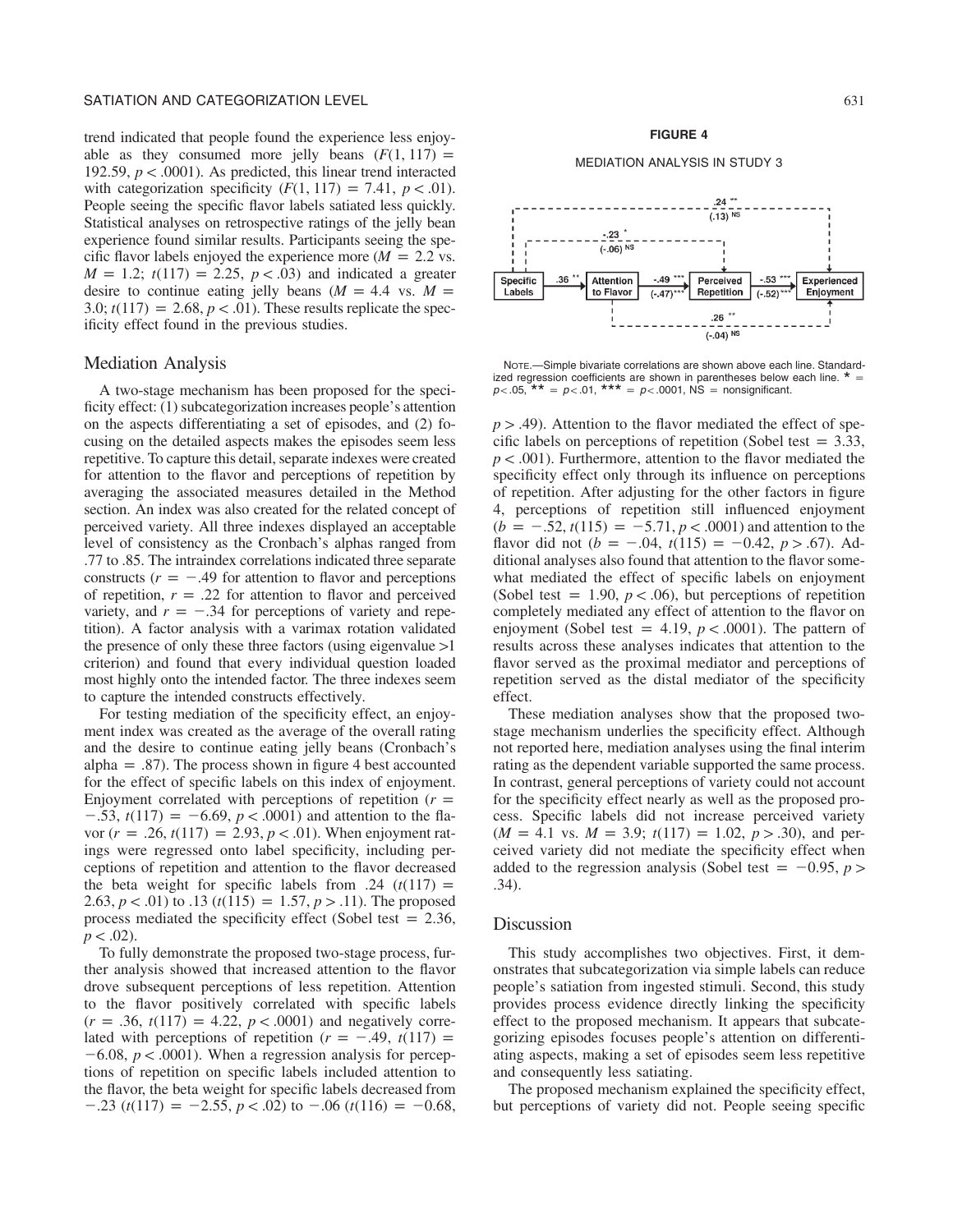flavor labels did not even perceive greater variety. The lack of this finding may reflect an inadequate measure of perceived variety that fails to fully capture the construct. However, prior work has also found that making the different types more apparent does not increase perceived variety if there are only a few different types (e.g., six colors in Kahn and Wansink [2004]). In the current study, highlighting the specific candy types reduced people's perceptions of repetition even with only five different types. These contrary findings suggest that repetition and variety may not be simple converses of each other. The current study finds that satiation depends on perceptions of repetition more than variety, but this may not hold in all settings. Future work should delineate these two constructs, especially as they relate to satiation.

## **GENERAL DISCUSSION**

Many people see satiation as an unavoidable, physiological consequence of consumption. This research shows that satiation, or the decline in enjoyment, depends on how much repetition people perceive. This psychological account of satiation leads to three significant insights. First, people satiate more on the aspects they use to categorize an episode. Attention apparently plays a critical role in whether people satiate on a particular aspect. Second, people enjoy a consumption sequence more if they subcategorize the episodes (the "specificity effect"). This finding makes an important contribution to the satiation and well-being literature by demonstrating a way to slow satiation. Third, the specificity effect occurs because people perceive less repetition when they focus their attention more on the details that differentiate the episodes. This process evidence complements prior work on hedonic contrasts and perceived variety by identifying the mechanisms that underlie satiation.

This article opened by posing the problem of how people can reduce satiation. Three studies show a simple solution: subcategorize the episodes. Prior work has shown that categorization can reduce the extent to which past enjoyment affects enjoyment of a future episode (Raghunathan and Irwin 2001). The current findings extend this notion to satiation and provide further insight into how subcategorization makes a consumption sequence more enjoyable. Although the current studies fixed the consumption sequence, subcategorization should still reduce satiation when people have choice. Variety may reduce satiation precisely because it inherently lowers perceived repetition by ensuring episodes come from different categories. Greater variety may have little effect on satiation if people fail to place the episodes into multiple categories. Future work should test this prediction.

The current findings have several implications for consumers. Notably, consumers can enjoy themselves more by focusing on the details during their experiences. This should prove useful for consumers facing few options, novices developing expertise, or people following a repetitive regimen. However, subcategorization could also lead to mindless overconsumption by reducing satiation. Subcategorization likely increases the quantity consumed in a sitting, but it is not clear whether future consumption would decrease to compensate for this binge. Exploring how categorization affects long-term consumption quantities and frequency offers a promising area for future research, especially with regard to obesity and dieting.

The current findings also have relevance for expertise. Experts have more developed category schemas that let them better identify and process the variety in a set (Morales et al. 2005). As people gain experience in a domain, they may start categorizing episodes in a refined manner and (unknowingly) reduce satiation. Consuming several glasses of merlot may leave a novice not wanting any wine for days, yet an expert craving a shiraz the next day. I similarly find that watching tennis does not affect my desire to watch basketball. My wife unfortunately finds "more sports on TV" satiating. These examples show that experts find subtle, yet rich, distinctions among the many shades of gray experienced by the novice. The current studies use labels to encourage these finer distinctions, but one can imagine that experts get the same effect without the assistance of labels. This may partially explain why experts spend so much time in their chosen domains, seemingly doing the same repetitive thing without losing interest.

Marketers should recognize specific categorization as a potential tool to grow revenues of existing products with existing customers. If consumers subcategorize their products and get less satiated, then product demand should increase. Marketers can encourage such detailed categorizations in several ways. They can use more specific labels like those employed in this study. They could also train consumers through information sessions or demonstration booths (e.g., wine tastings) or work with retailers to create narrowly defined groupings on the shelves. A promising topic for future work is how marketers can best encourage detailed categorizations.

The current studies have demonstrated the specificity effect, but limitations of the laboratory setting could affect the generality of the findings. First, these studies examined satiation only over brief time frames. Future research could explore how subcategorization affects satiation over longer time periods. Second, participants had explicit labels for each episode. Consumers may often categorize things at more general levels, as evidenced by the ubiquity of satiation. Third, these studies measure satiation as the decline in liking rather than the desire for or amount of subsequent consumption. However, people should also keep consuming an item more when subcategorization makes it appear less similar to the past episodes. For example, when choosing a potato chip flavor to eat, people select flavors with less similarity to recently consumed flavors because there is less crossover of the sensory-specific satiety (Maier, Vickers, and Inman 2007). Finally, the specificity effect may not hold in all domains. The rate of satiation can vary widely across different types of experiences (Frederick and Loewenstein 1999). In domains where people satiate little, the specificity effect may be minimal. Likewise, in some domains people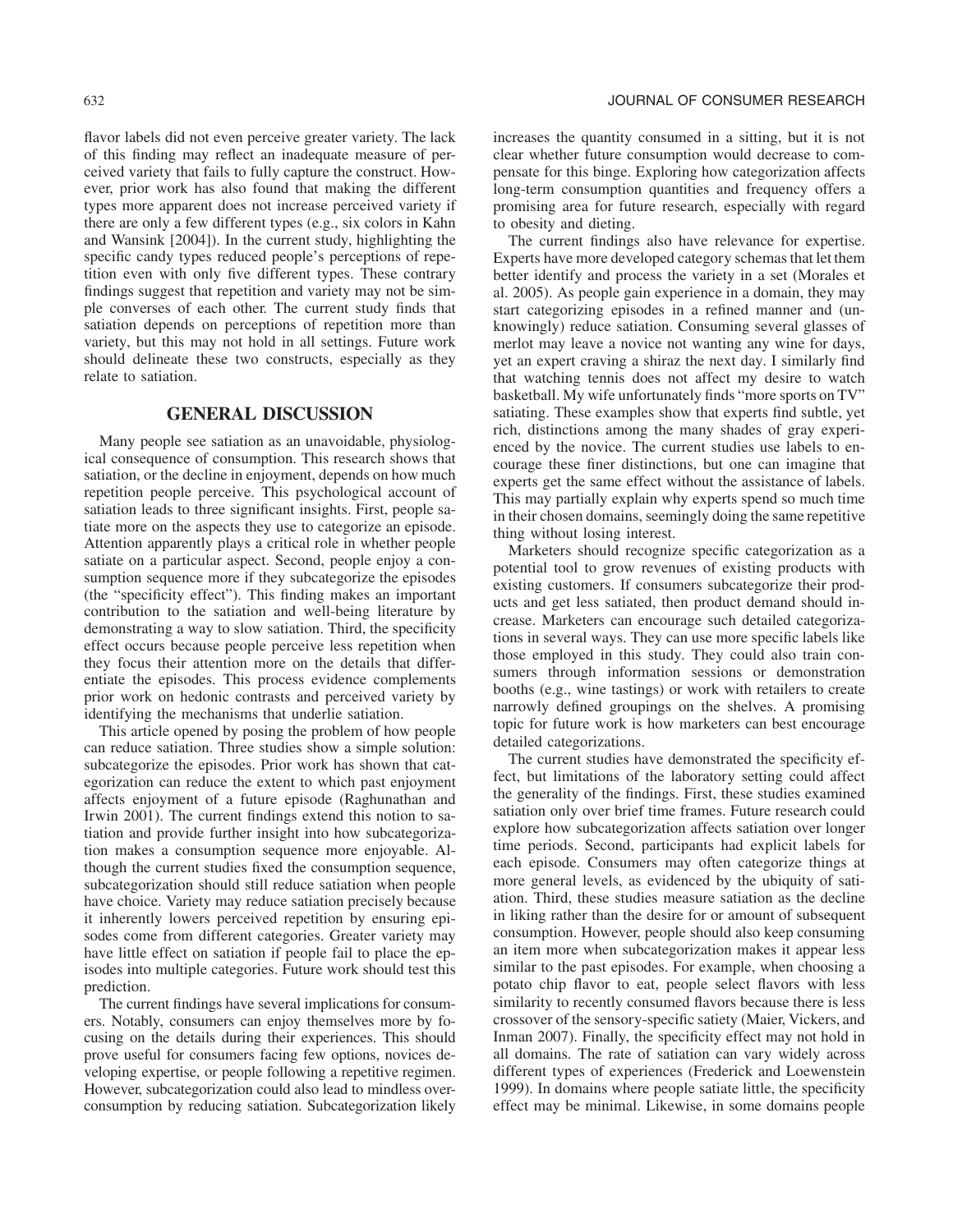may satiate rapidly regardless of whether they subcategorize the episodes.

There may also be boundaries on what types of categorizations can produce a specificity effect. For example, subcategorizing episodes using more abstract aspects (e.g., health benefits) may prove less effective if it fails to change the experience and the episodes still feel like the same thing. On the other hand, focusing attention on an abstract aspect may lower the perceived repetition more if the person would otherwise not notice that aspect. Other examples of potentially limiting conditions include when people naturally categorize at more specific levels, when people cannot discriminate the different aspects even with labels, or when people do not believe the label has any relevance to the experience. Future research could identify the types of categorization schemes that foster the specificity effect, as well as those that diminish it.

This work adds to our understanding of satiation. People make decisions every day that depend on how satiated they feel. These decisions often occur within a larger cycle that includes consumption, satiation, and spontaneous recovery. Although beyond the scope of this research, categorization may also affect how fast people recover from satiation. Much about satiation remains to be understood. If researchers want to help consumers cope with satiation, they cannot forget categorization effects.

## **REFERENCES**

- Berlyne, Daniel E. (1971), *Aesthetics and Psychobiology,* New York: Appleton-Century-Crofts.
- Brickman, Philip and Donald T. Campbell (1971), "Hedonic Relativism and Planning the Good Society," in *Adaptation-Level Theory*, ed. M. H. Appley, New York: Academic Press, 287–302.
- Broniarczyk, Susan M., Wayne D. Hoyer, and Leigh McAlister (1998), "Consumers' Perceptions of the Assortment Offered in a Grocery Category: The Impact of Item Reduction," *Journal of Marketing Research*, 35 (2), 166–76.
- Brown, Donald R. (1953), "Stimulus-Similarity and the Anchoring of Subjective Scales," *American Journal of Psychology*, 66, 199–214.
- Coombs, Clyde H. and George S. Avrunin (1977), "Single-Peaked Functions and the Theory of Preference," *Psychological Review*, 84 (2), 216–30.
- Epstein, Leonard H., Anthony R. Caggiula, Joshua S. Rodefer, Lucene Wisneiwski, and Shari L. Mitchell (1993), "The Effects of Calories and Taste on Habituation of the Human Salivary Response," *Addictive Behaviors*, 18 (2), 179–85.
- Frederick, Shane and George Loewenstein (1999), "Hedonic Adaptation," in *Well-Being: The Foundations of Hedonic Psychology*, ed. Daniel Kahneman, Ed Diener, and Norbert Schwarz, New York: Russell Sage, 302–29.
- Heath, Chip and Jack Soll (1996), "Mental Budgeting and Consumer Decisions," *Journal of Consumer Research*, 23 (June), 40–52.
- Helson, Harry (1964), *Adaptation-Level Theory,* New York: Harper & Row.
- Herrnstein, Richard J. and Drazen Prelec (1991), "Melioration: A

Theory of Distributed Choice," *Journal of Economic Perspectives*, 5 (3), 137–56.

- Hetherington, Marion M., Barbara J. Rolls, and Victoria J. Burley (1989), "The Time Course of Sensory-Specific Satiety," *Appetite*, 12 (1), 57–68.
- Hoch, Stephen J., Eric T. Bradlow, and Brian Wansink (1999), "The Variety of an Assortment," *Marketing Science*, 18 (4), 527–46.
- Inman, J. Jeffrey (2001), "The Role of Sensory-Specific Satiety in Attribute-Level Variety Seeking," *Journal of Consumer Research*, 28 (June), 105–20.
- Johnson, Jill and Zata Vickers (1993), "Effects of Flavor and Macronutrient Composition of Food Servings on Liking, Hunger, and Subsequent Intake," *Appetite*, 21 (August), 25–39.
- Johnson, Kathy E. and Carolyn B. Mervis (1997), "Effects of Varying Levels of Expertise on the Basic Level of Categorization," *Journal of Experimental Psychology: General*, 126 (3), 248–77.
- Kahn, Barbara E. and Brian Wansink (2004), "The Influence of Assortment Structure on Perceived Variety and Consumption Quantities," *Journal of Consumer Research*, 30 (4), 519–33.
- Kahneman, Daniel and Dale T. Miller (1986), "Norm Theory: Comparing Reality to Its Alternatives," *Psychological Review*, 93 (2), 136–53.
- Levin, Daniel T. and Daniel J. Simons (1997), "Failure to Detect Changes to Attended Objects in Motion Pictures," *Psychonomic Bulletin and Review*, 4 (4), 501–6.
- Maier, Andrea, Zata Vickers, and J. Jeffrey Inman (2007), "Sensory-Specific Satiety, Its Crossovers, and Subsequent Choice of Potato Chip Flavors," *Appetite*, doi:10.1016/j.appet.2007 .02.2006.
- McAlister, Leigh (1982), "A Dynamic Attribute Satiation Model of Variety-Seeking Behavior," *Journal of Consumer Research*, 9 (September), 141–49.
- McSweeney, Frances K. and Eric S. Murphy (2000), "Criticisms of the Satiety Hypothesis as an Explanation for Within-Session Decreases in Responding," *Journal of the Experimental Analysis of Behavior*, 7 (3), 347–61.
- McSweeney, Frances K. and Samantha Swindell (1999), "General-Process Theories of Motivation Revisited: The Role of Habituation," *Psychological Bulletin*, 125 (4), 437–57.
- Mervis, Carolyn B. and Eleanor Rosch (1981), "Categorization of Natural Objects," *Annual Review of Psychology*, 32, 89–115.
- Morales, Andrea, Barbara E. Kahn, Leigh McAlister, and Susan M. Broniarczyk (2005), "Perceptions of Assortment Variety: The Effects of Congruency between Consumers' Internal and Retailers' External Organization," *Journal of Retailing*, 81 (2), 159–69.
- O'Hanlon, James F. (1981), "Boredom: Practical Consequences and a Theory," *Acta Psychologica*, 49, 53–82.
- Parducci, Allen (1995), *Happiness, Pleasure, and Judgment: The Contextual Theory and Its Applications,* Mahwah, NJ: Erlbaum.
- Raghunathan, Rajagopal and Julie R. Irwin (2001), "Walking the Hedonic Product Treadmill: Default Contrast and Mood-Based Assimilation in Judgments of Predicted Happiness with a Target Product," *Journal of Consumer Research*, 28 (3), 355–68.
- Ratner, Rebecca K., Barbara E. Kahn, and Daniel Kahneman (1999), "Choosing Less-Preferred Experiences for the Sake of Variety," *Journal of Consumer Research*, 26 (1), 1–15.
- Raynor, Hollie A. and Leonard H. Epstein (2001), "Dietary Variety, Energy Regulation, and Obesity," *Psychological Bulletin*, 127 (3), 325–41.